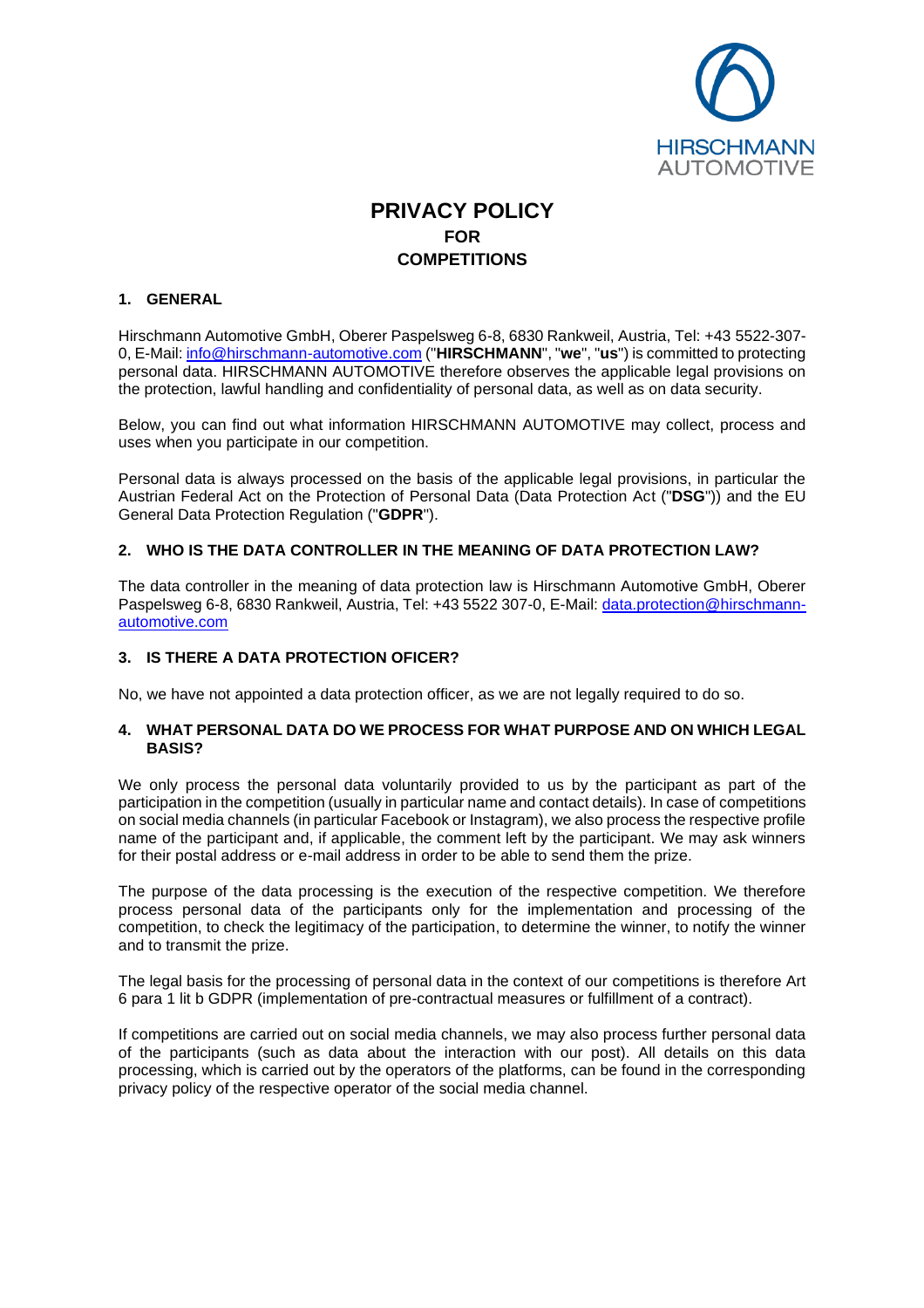

## **5. WHERE DOES THE PERSONAL DATA COME FROM?**

The personal data we process within our competitions is generally obtained from the participant himself/herself or is obtained in the course of executing the competition.

# **6. TO WHOM IS PERSONAL DATA DISCLOSED?**

Within our company, only those persons have access to personal data in the context of our competitions who absolutely need this data.

Personal data is only transferred to recipients outside our company if we are legally entitled or obliged to do so. Under these conditions, external recipients of personal data may be, for example, shipping service providers for the purpose of sending the prize, authorities, courts, consultants, experts or legal representatives.

In addition, we transfer personal data to the necessary extent to external service providers (so-called data processors) who process the data on our behalf on the basis of separate contractual agreements. These external service providers include, for example, IT service providers or software providers.

## **7. IS DATA TRANSFERRED TO RECIPIENTS OUTSIDE THE EU?**

If the respective competition is executed via social media channels, data is generally also transferred to recipients outside the EU.

Processing of your data in a third country outside the European Union (EU), respectively the European Economic Area (EEA) or when using services of third parties is only carried out where it is necessary for the performance of our (pre)contractual obligations, on the basis of your consent, due to a legal obligation or on the basis of legitimate interests.

We have implemented suitable and appropriate guarantees to develop a way of transmission of your data to the respective third country compliant with data protection (eg. by concluding so-called "EU-Standard Contractual Clauses"). Upon your request we can transmit a copy of those suitable guarantees to you, provided that we process or let your data be processed in third countries.

# **8. HOW LONG ARE PERSONAL DATA STORED?**

We store your personal data only as long as it is necessary for the purposes for which it is processed. In addition, we may be obliged to store your data for a longer period due to corresponding statutory retention periods.

Specifically, we store your data in connection with competitions for a period of 3 months after the conclusion of the competition. We have to store personal data of winners for up to 7 years due to legal retention obligations.

Insofar as the respective competition is executed via social media channels, the corresponding post including comments will generally not be deleted. However, each participant is free to delete his or her own comment or to assert his or her data protection rights.

In addition, we store your personal data beyond the aforementioned periods for as long as legal claims can be asserted from the relationship between you and us and only if proceedings are concretely emerging, or until final clarification of a concrete incident or legal dispute. This longer retention is based on legitimate interests in the assertion, clarification and defense of legal claims.